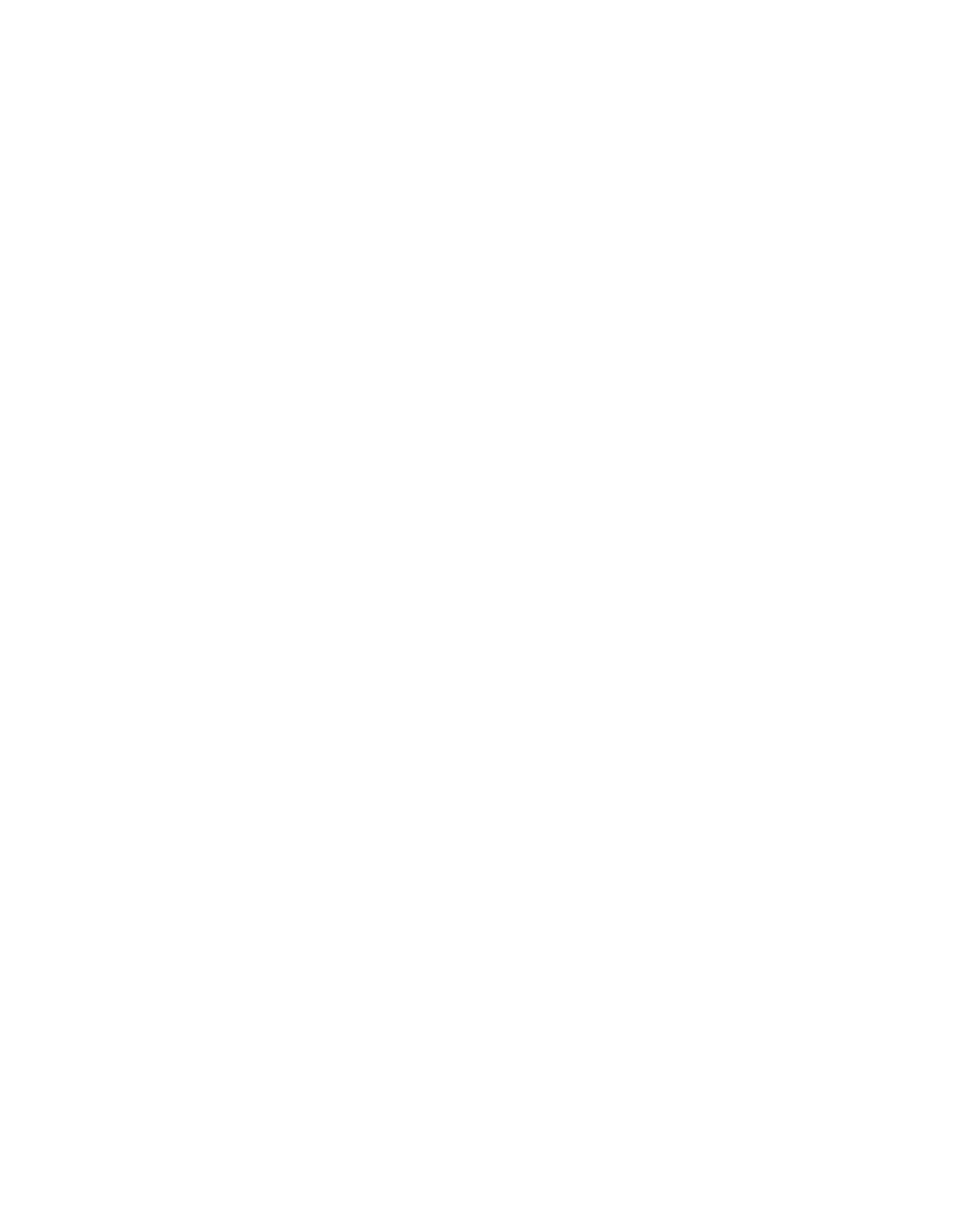#### President's Report January Board Meeting Norman Olshansky

Time does fly. We are now in a new year. The holidays are history as is 2021. My New Year's wish for the Landings is that Covid will also be a thing of the past this coming year.

Unfortunately, Argus had internal problems last month and were late sending out the January invoices for the LMA annual fee. By now everyone should have received notification. The annual assessment this year is unchanged at \$1,305. Please note on your payment that it is for LMA and send to Argus Management, 2477 Stickney Point Rd, Sarasota, FL, 34231.

Steve Brokenshire, our property manager, has been sidelined due to health problems. I met with Mary Shrewsbury, who Argus has assigned to work with us, given Steve's absence. She is with us tonight and will be introduced. Following our meeting tonight we will go into executive session to discuss our relationship and expectations for management.

RealManage will be taking over Argus over the next year. They are a national company that also provides webinars for their clients. Elida and I listened into their last webinar in mid-December. If any of you would like a recording of that program, let me know.

Mary Shrewsbury has taken over the follow ups for the Kayak rentals and is making sure that all who have places on the rack are current in their 2022 payments. This project has been so successful that all of our existing racks are full. We now have to consider adding additional racks which will require the removal of the platform next to the exiting racks. More on this during new business.

The next bike outing is scheduled for January  $16<sup>th</sup>$ . The next Kayak outing is on January 20<sup>th</sup>. Details are in the Eagle.

Hopefully, you enjoyed our holiday lights. Thanks go to Jim Goldman who made the arrangements for the lights to be installed.

Our environmental committee has been active and has a new suggestion related to composting in the Landings. More on this later in the meeting. There are also new volunteer opportunities for residents interested in the environment. Contact Maralyn Kaufman, our committee chair for more information. Also, upcoming events will be included in future issues of the Eagle.

Tonight, we will hear a request for the Landings to be a partner with a group that wants to sponsor an Afghan refugee family.

Check out the profiles of candidates for the LMA Board in this issue of the Eagle. Tonight, Joan will give an update from the nominating committee on timelines, the presidents meeting and voting. Many thanks to Joan Koplin and the nominating committee for their fantastic recruitment efforts. We have twice the number of candidates as we have openings.

Harvey Greller informed me that he has scheduled a new hazardous waste pick up with the County (for residents in the Landings) in March. Look to the Eagle for more information.

Cali Lampton, LMA social chairperson, has planned a newcomer's event with the assistance of Paige Packman. Originally scheduled for Feb 2<sup>nd</sup> it is being rescheduled due to concerns related to covid. It will be a stand‐alone event. It's been two years since our last newcomers' event due to covid and there are over 125 new residents who have moved into the Landings since the last event.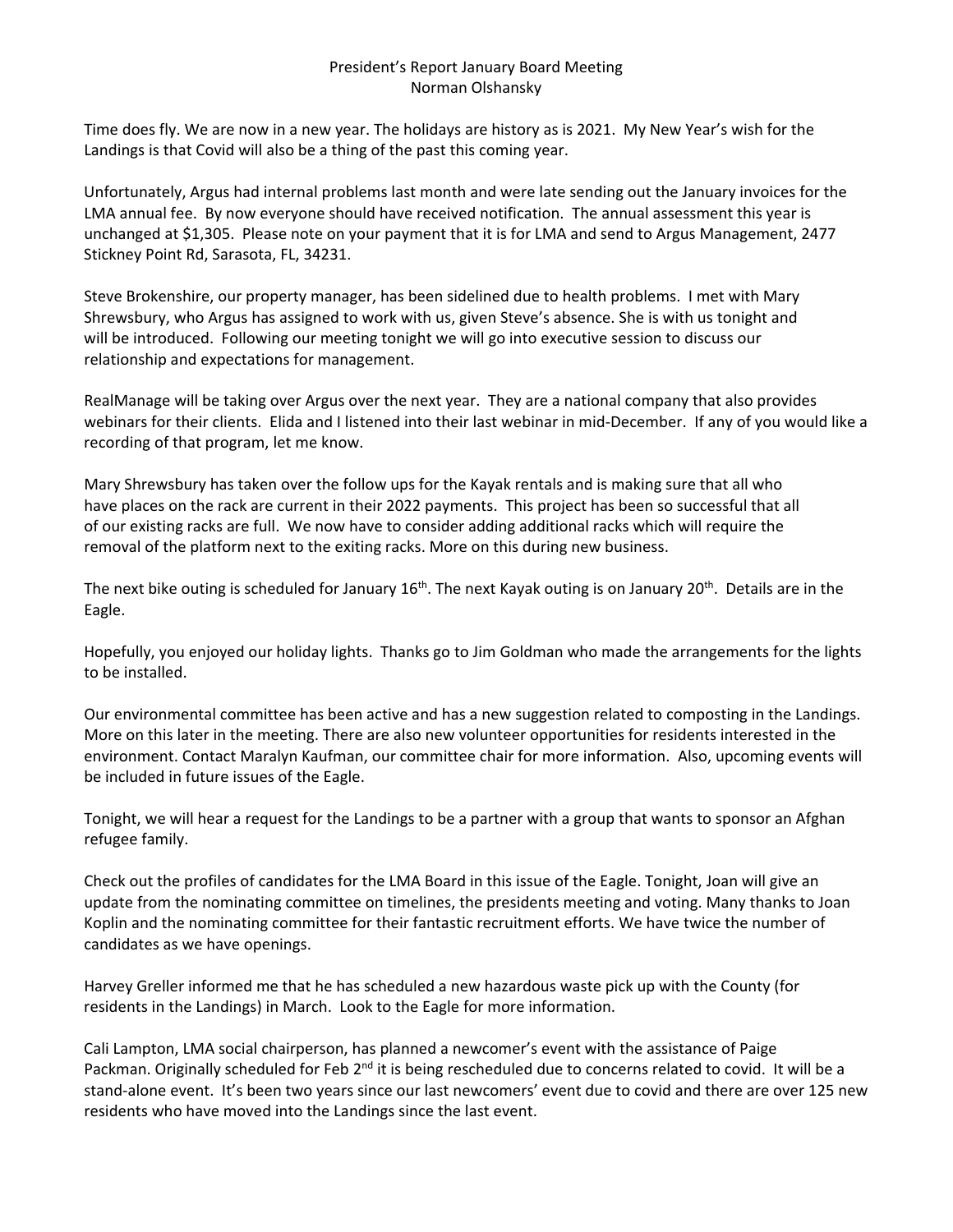Elida and I met with two residents who live adjacent to Bayles Park. They wanted clarification on our response to the letter in the October Eagle.

Check with the club on upcoming social events. Several have been cancelled or rescheduled due to covid.

Just a reminder: Submissions to the Eagle are due by the 15<sup>th</sup> of each month for the following edition.

Please stay safe and healthy. We are seeing more breakthrough cases of covid. Those who have been Vaccinated are having mild symptoms. Unvaccinated individuals are at high risk for more severe cases.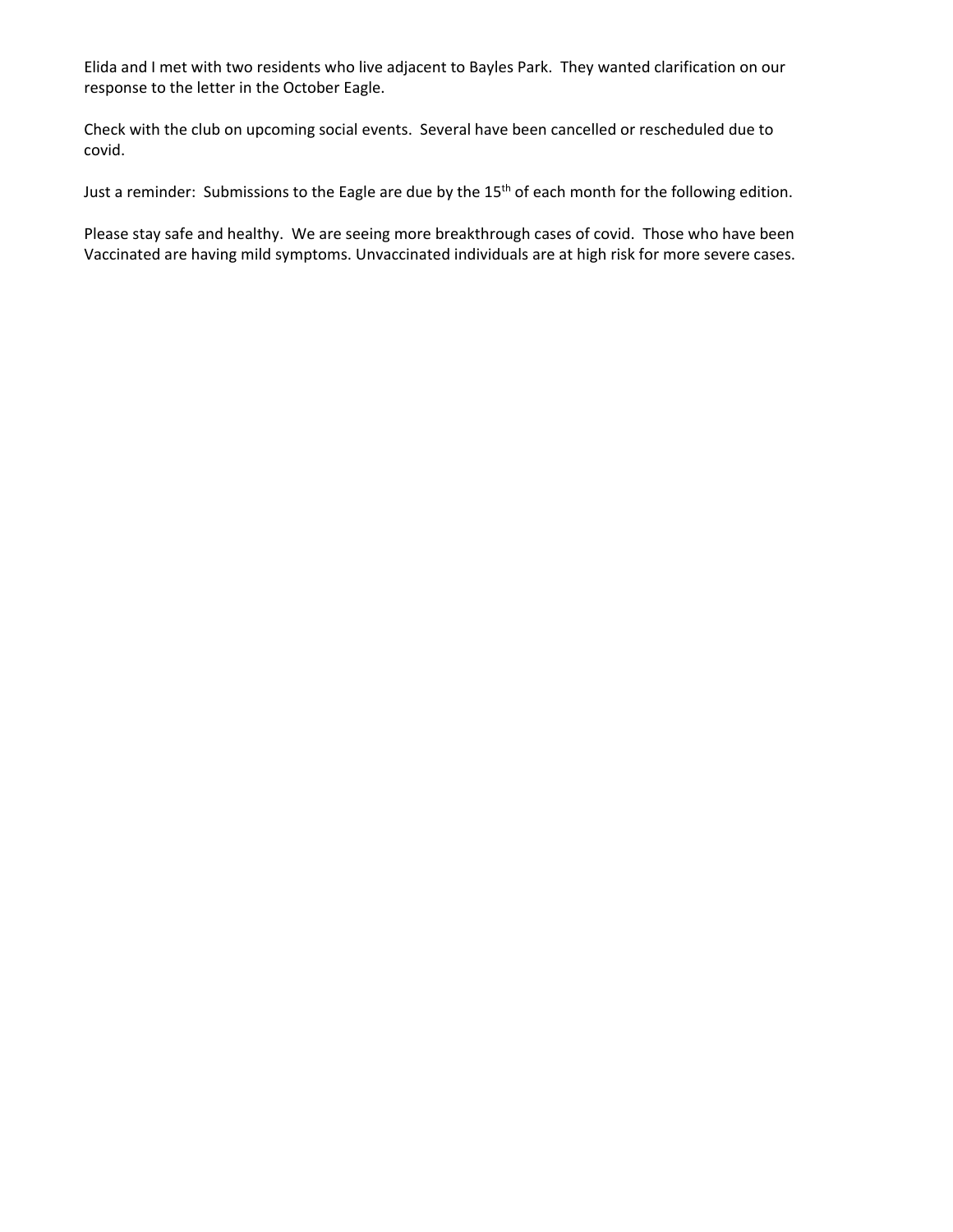

#### November 2021 Financial Report

For the month of November, Income exceeded Expenses by \$9,800. YTD November Income was ahead of budget by \$51,000 due to lower spend in Grounds, Roads, Maintenance & Repairs and Community Events, somewhat offset with higher spend in Security.

| <b>Account</b>          | <b>MTD Amount*</b> | <b>YTD Amount*</b> | <b>Comments</b>                                                                                                                                                                                    |
|-------------------------|--------------------|--------------------|----------------------------------------------------------------------------------------------------------------------------------------------------------------------------------------------------|
| Grounds                 | (\$1,400)          | $(\$9,000)$        | YTD lower grounds contract (\$8,100) and<br>landscape enhancements (\$10,400), offset<br>with higher sprinkler/irrigation repairs<br>\$8,200.                                                      |
| Roads                   | (\$1,600)          | (\$14,700)         | YTD reflects lower road repair (\$8,600) and<br>curb maintenance expense (\$5,700).                                                                                                                |
| Maintenance &<br>Repair | $(\$3,200)$        | $(\$30,100)$       | YTD reflects lower maintenance (\$9,200)<br>and signage (\$20,100) expense. Signage<br>replacement project has commenced.                                                                          |
| Lakes                   | (\$1,500)          | \$2,300            | YTD reflects higher Lakes - Other expenses<br>\$18,100 (tree/vine trimming) partially offset<br>with lower ditch $(\$5,000)$ , drainage $(\$7,000)$<br>and fountain (\$2,600) maintenance expense. |
| <b>Utilities</b>        | \$0                | (S200)             | YTD basically on budget.                                                                                                                                                                           |
| Security                | (\$2,100)          | \$11,500           | YTD overages spread across several<br>categories including new RFID entry system<br>installation & programming.                                                                                    |
| Communications          | \$0                | \$2,000            | YTD reflects higher website expense \$2,900,<br>partially offset with lower printing expenses<br>$(\$900).$                                                                                        |
| <b>Community Events</b> | (\$400)            | $(\$7,200)$        | YTD reflects minimal events expenses in<br>2021.                                                                                                                                                   |
| Administration          | \$100              | $(\$5,600)$        | YTD reflects higher accounting costs \$1,400,<br>offset with lower legal/professional expenses<br>$(\$5,200)$ , insurance $(\$1,100)$ and office<br>supplies (\$700).                              |

#### **Major Variances from Budget**

\*Positive variance denotes Unfavorable balance; Negative balance denotes Favorable balance. **Matters for Consideration** 

| <b>Matter</b>           | <b>Status</b>                                                                               | <b>Recommendations</b>                                                                                                                    |
|-------------------------|---------------------------------------------------------------------------------------------|-------------------------------------------------------------------------------------------------------------------------------------------|
| Outstanding<br>balances | 4 delinquent accounts remaining at<br>the end of the year, 2 of which will<br>be cleaned up | Lien/foreclosure letters have been<br>issued.<br>Finance committee developing<br>procedure for notification and<br>collections next year. |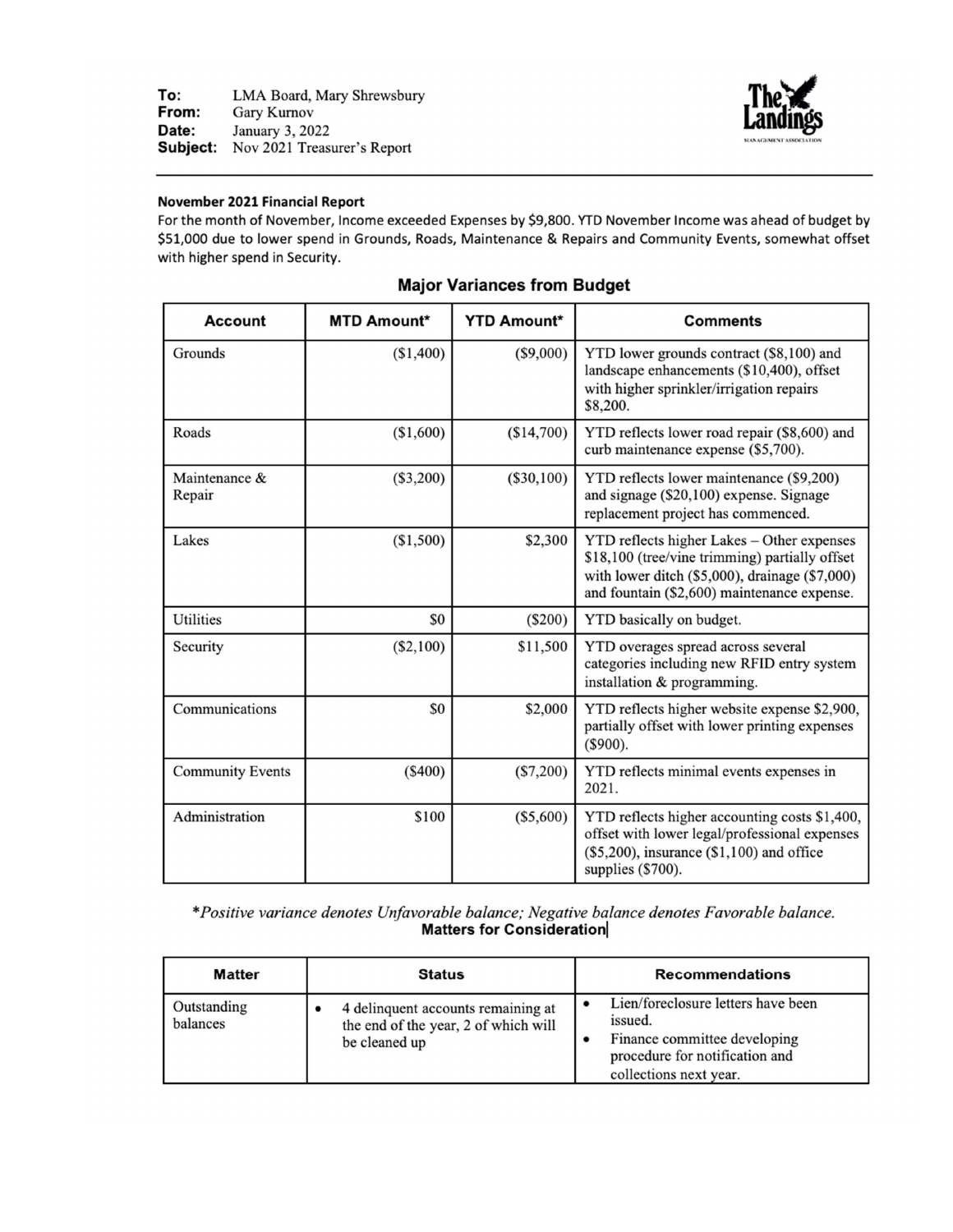# **January Committee Reports**

## **Nature trail**

Last month we had stone installed on the nature trail pathway to the Gazebo. The area focused on was between the bridge and the gazebo as this was raised approximately 3". We also had rip rap installed under the gazebo stairs to help prevent washout caused by high tide and boat wakes.

Allison and I have inspected the area beneath the stairs on numerous occasions since and it is working/holding well. We haven't seen any water on the pathway since the additional stone was installed but realize we may not have seen any really high tides.

We also did an inspection of the Cloisters bridge when we were last out and everything looks good there!

David and Allison Nature Trail Committee Co‐Chairs

### **Landscaping**

For the 2021 calendar year, landscaping expenses totaled \$40,584.77, leaving a positive balance of \$11,396.15. Irrigation expenses, totaled \$20,010.81, being \$10,070.86 over budget. Combined, overall landscaping expenses had a positive balance of \$1,325.29.

Paul Weiner Landscaping Chair

### **Roads**

Unfortunately, the roads committee has not received the final construction plan from Stantec. They are due tomorrow. The delay may be due to my request for Stantec to evaluate Kestral Park Circle, and the dead‐end sections of Starling Dr and Heron Way for potential restoration. It seems incumbent upon the roads committee to advocate for all the members in our neighborhood in regard to road restoration which was the impetus for requesting the last‐ minute evaluation. The committee has a Wed meeting scheduled which was planned with the intent of reviewing the plans. The meeting will not take place if we don't receive the plans today. That said, I will make a motion, as chair, to authorize Stantec to send requests for bids pending committee approval of construction plans. Stantec has submitted a professional services agreement to cover services during the restoration project that include on‐site evaluations by Stantec and TerraCon. After review by the committee, I have submitted some questions to Stantec regarding the agreement. I will be making another motion for provisional acceptance of the agreement pending responses that address committee questions. The agreement is for professional services for the next engineering phase of the restoration, generating and sending bid packages, reviewing proposals, recommending bid acceptance, oversight of many aspects of the construction restoration. The cost for the agreement is \$93,000.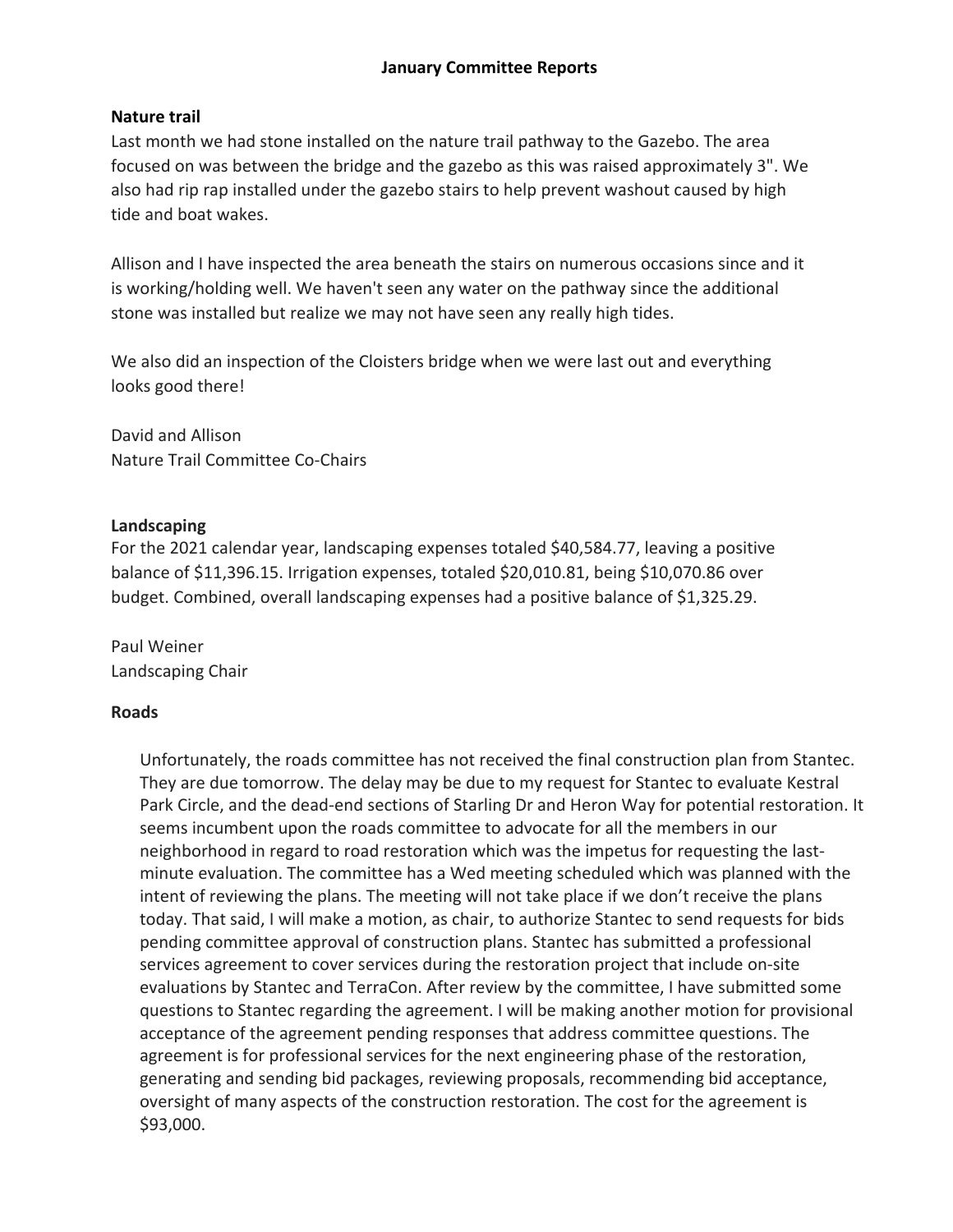Progress is being made regarding parking pads. Suzanne BeDell of LSI has requested that LMA and LSI split the cost of paving the four parking pads at the entrance to the nature trail. I have the request in an email and will read it at the meeting. Suzanne will be attending via Zoom to answer questions. I expect to make a motion for LMA to share the cost of paving those spots.

I'm sharing this information in my effort to be transparent: As the president of LSVI, I will attend the next LRC board meeting and will request that LRC help to pay for the parking pads across from the club.

Best, Elida

# **Environmental**

I am very pleased to announce that the LMA Environmental Committee now has committee member! Silke Cuff has volunteered to participate in and initiate environmental ideas in The Landings. Silke is an environmental advocate dedicated to creating neighborhood involvement in efforts to keep our neighborhood and beyond as 'green' as possible.

Also in the past month, I was proud to contribute to the Sarasota Seagrass Survey for the third year as part of a Selby Botanical Garden team. Keeping up with the annual Sarasota Seagrass survey and identifying needy areas of our surrounding waters is key to acting on maintaining and remediating the ever‐important seagrass that supports our water quality and feeds the manatees!

There is another volunteer opportunity coming up on March 15, 2022. The Celery Fields Cleanup is an opportunity to impact the environment and maintain the health of this local treasure. If you are interested in participating, please respond to me by February 1, 2022 (mkaufmanphd@gmail.com) so I can alert the cleanup chair at Celery Fields!

I will be keeping up with The Sarasota Bay Watershed Flood and Water Quality Improvement Project that is important to our neighborhood. This Sarasota‐based initiative has identified 13 priority management areas, one of which is Rte. 41 and Proctor. This project will benefit both our neighborhood, a key area of the Sarasota Bay watershed that flows through The Landings Lake system, and directly impact the health of Sarasota Bay and the Gulf of Mexico. The focus will be on improving detention of pollutants at the head of the system via methods like removal of sediment and polluting nutrients that support algae blooms. Overall, this program will improve our Lake 1 efficiency and the quality of the water flowing through The Landings to the Bay and Gulf.

# Respectively,

Maralyn Kaufman‐David, Environmental Committee Chairperson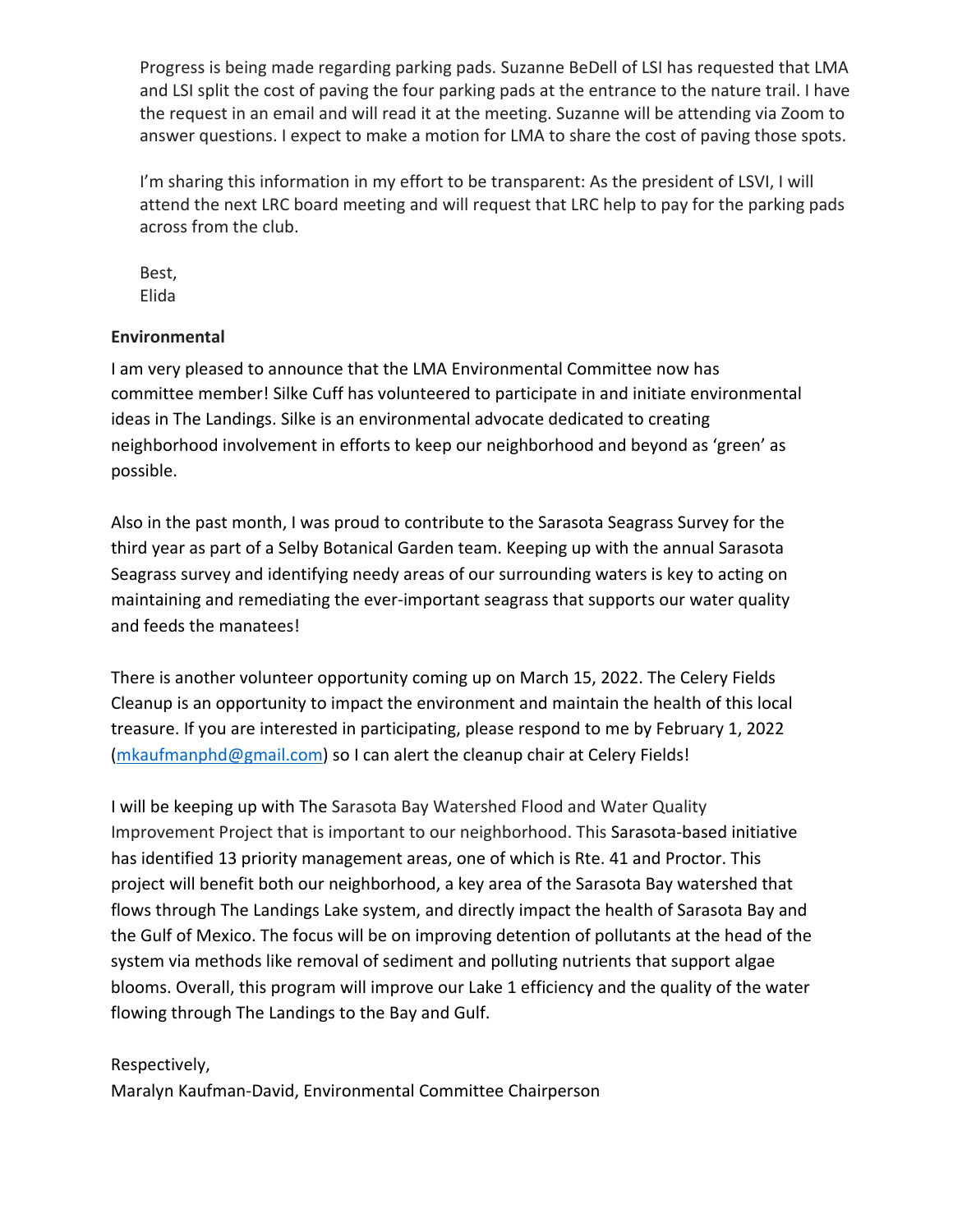### **LAKES AND DRAINAGE**

## **Repair and Maintenance**

Three non‐scheduled repairs were required during December. The most significant of these was the pump replacement on Lake 8 which followed last month's replacement of the fountain's light cannisters. The key elements of the fountain are now new and should allow for a long period of stable operation. Other activity included nozzle replacements and adjustment for the fountains on Lake 2 and Lake 3. Although, a minor fix, parts replacements such as nozzles and larger items like pumps and light cannisters have been subject to significant delays which in turn requires the fountains to be shut down while we wait for parts. We do not see the situation improving soon and appreciate the patience and understanding of our Associations shown to the Committee.

Two grates were installed during the month. One was a replacement for a drainage grate leading to Lake 9 and the other was a re-work of the grate protecting the outlet vault on Lake 5.

An additional drainage issue was addressed as grates in the driveway at 4829 PP Circle East were unbolted and removed while waiting on C2 Engineering to come correct the problem. The homeowner will use his pressure washer to keep water moving in the interim.

## **Lakes Survey**

We look forward to starting the Lakes Survey which will be undertaken by Stantec in early January.

Roger Kidder and Jeff Smith for the Lakes and Drainage Committee

# **Landings Safety & Security Committee Report ‐ December 2021**

The new gate sticker installation program will continue until the end of January 2022. We have added additional dates to accommodate those who have not received the new gate opening stickers. For the month of January, the committee will be at the south parking area of Eagles Point from 9:00 AM to 11:00 AM on Friday the 7th, Saturday the 15th, Friday the 21st and Friday the 28th to install stickers. Remember to bring the vehicles registration. We will re-evaluate the need for more dates at the end of January.

We will deactivate the old stickers at the end of January, so we recommend you get your sticker before the end of January.

With more and more golf carts being purchased by residents, the committee is reaching out to other gated communities in the area to see what rules they have in place to make sure the carts are operated safely and in compliance with any State laws.

We also want to remind returning residents to obey speed limits and to be aware of walkers and bikers on our streets. Walkers should walk facing oncoming traffic and walk single file if vehicles are approaching. If walking at night, we recommend wearing light colored clothing or a reflective vest and to carry a flashlight.